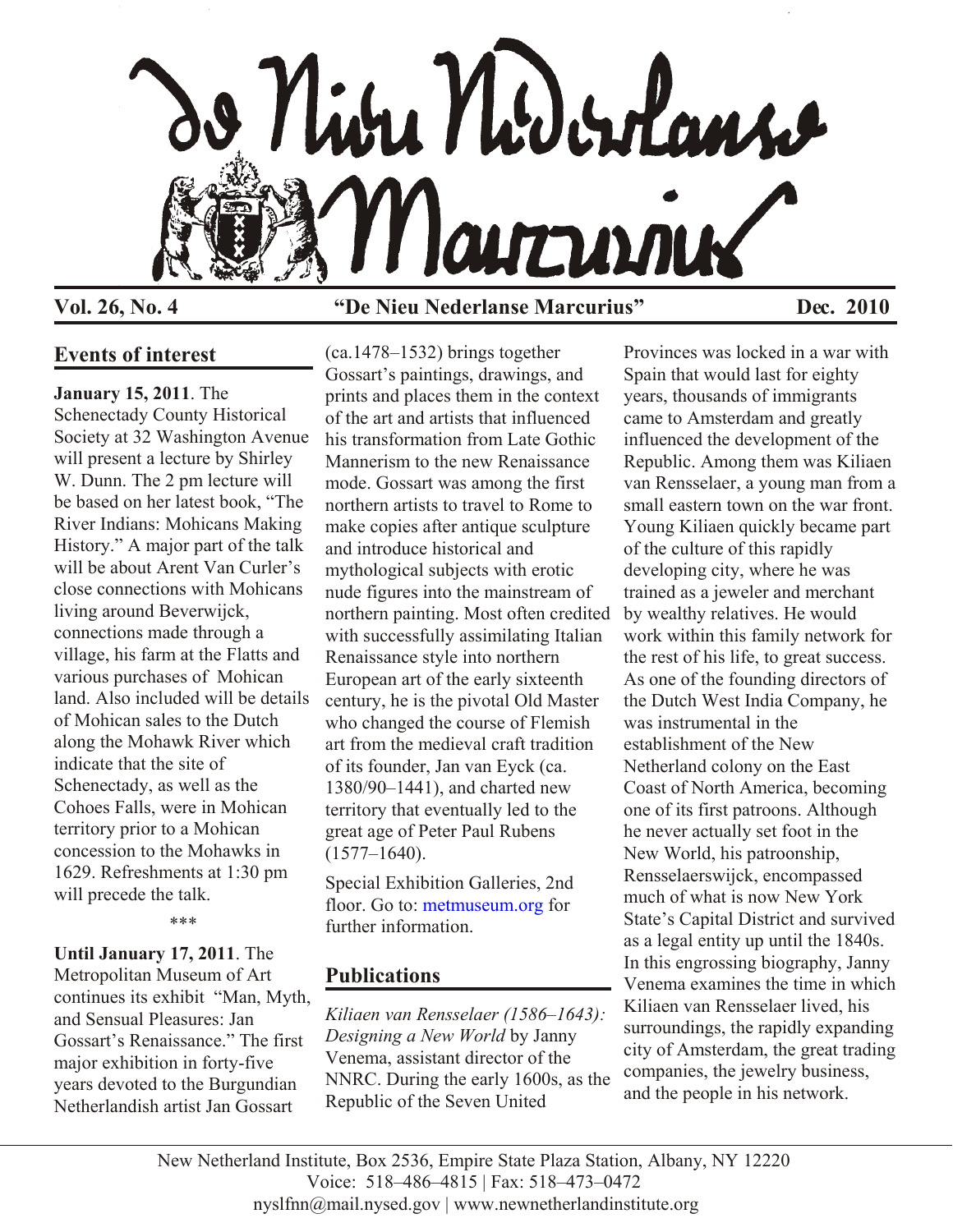Along the way, she explores his motivations and the powerful role he played in helping to establish a Dutch presence in the New World.

## Go to: [www.sunypress.edu](http://www.sunypress.edu) for ordering information.

\*\*\*

*William and Mary Quarterly*. Third series, vol. LXVII, no. 4, October 2010 "The Merchant, the Map, and Empire: Augustine Herrman's Chesapeake and Interimperial Trade, 1644–73" by Christian J. Koot. New Netherland and Maryland mapmaker and merchant Augustine Herrman has been previously studied either for the map he produced "Virginia and Maryland As it is Planted and Inhabited (1673)" or for his experiences as a trader. Examining these two intertwined aspects of Herrman's life simultaneously reveals the colonial meanings of his map and the transimperial vision that produced it. Most scholarship on early modern cartography has focused on maps as objects of imperial control. But in the same manner that empire builders resorted to maps to understand the relationships between their colonies, visually analyzing Herrman's map enables modern scholars to see that, even as empires divided the region, many colonists imagined the mid-seventeenthcentury Atlantic as a unified whole. Inscribed in "Virginia and Maryland As it is Planted and Inhabited" was the colonial idea of a linked multinational world, a view that shaped not only the map but also the empire it represented.

\*\*\*

In the same issue of W&MQ in the book review section: "After the Half Moon: New Approaches to the Study of Henry Hudson and the Hudson River Valley," a review essay by Thomas Wermuth, covering: *Half Moon: Henry Hudson and the Voyage that Redrew the Map of the New World* by Douglas Hunter; *Fatal Journey: The Final Expedition of Henry Hudson—A Tale of Mutiny and Murder in the Arctic* by Peter C. Mancall; *The Hudson: A History* by Tom Lewis; and *The Roots of Hudson Valley Culture* edited by Roger Panetta.

#### \*\*\*

If anyone is interested in purchasing a copy of Donald Shomette's *Raid on America: The Dutch Naval Campaigh of 1672–1674*, the NNI has a half dozen copies left over from the New Netherland Seminar [in September. The book is available](http://bit.ly/fp733O)  for \$22 payable to the NNI.

## **NNI News**

Dirk Mouw, University of Iowa PhD, is the 2010 winner of the Hendricks Manuscript Award for his dissertation "Moederkerk and Vaderland: Religion and Ethnic Identity in the Middle Colonies, 1690-1772." The dissertation explores the "well- established stereotypes" of scholarship on the Dutch in British North America: that British ecclesiastical and colonial officials, together with the waves of Anglophones disembarking in the Middle Colonies succeeded quickly in eviscerating

Dutch religion, identity, and culture. In addition, honorable mention is given to the editors of *Dutch New York Between East and West: The World of Margrieta van Varic*k for creating a magnificently designed and meticulously researched work that deftly constructs from one woman's inventory in seventeenth-century Flatbush the entire world of Dutch colonization in the East Indies and New Netherland/New York.

\*\*\*

Ralph DeGroff, Jr. received the 2010 Alice P. Kenney Award on behalf of the DeGroff family. Ralph DeGroff, Sr. was responsible for securing initial funding to support the New Netherland Project in 1974. Additional funding continues through the Holland Society's Marion Wilson De Groff Fund.

\*\*\*

The deadline for the Quinnsupported residencies and fellowship, is Jan. 28 and March 1, 2011 respectively. Go to: [bit.ly/gh0ksj](http://bit.ly/gh0ksj) for application information.

\*\*\*

As of this writing, Congress has NOT extended the legislation bypassing the income tax on Required Minimum Distributions up to \$100,000 for individuals over 70½. However, many have seen their stock and especially their bond portfolios increase this year. That presents another opportunity to support the New Netherland Institute by donating appreciated securities thereby avoiding the capital gain. If you sell the securities first, and then donate all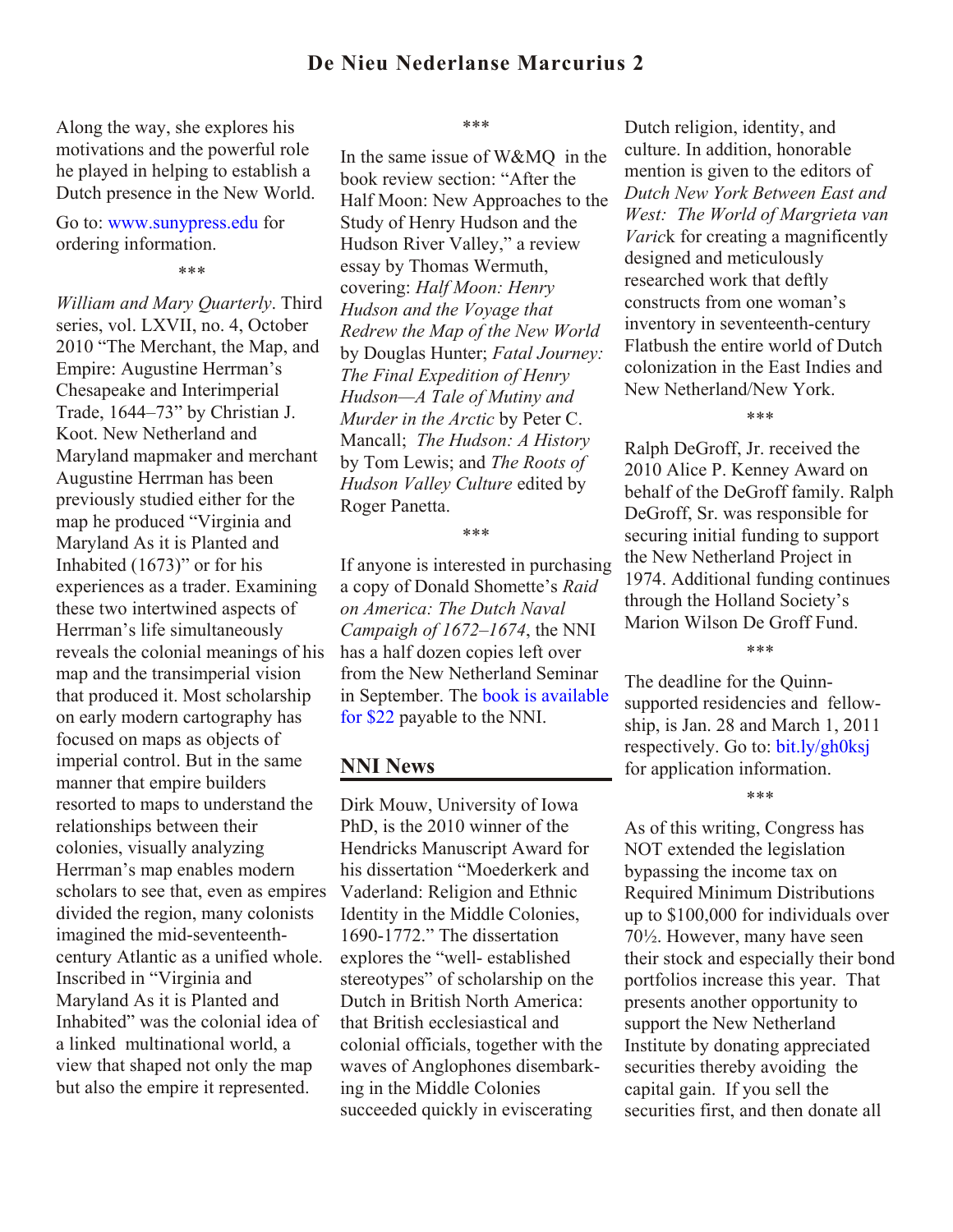## Fg'Plgw'Pgf gt mpug'O ctewt kwi5

or part of the proceeds, you are liable for the tax on the gain. However, if you have a loss on your securities but want to make a donation to NNI, sell the stock or bond first so that you can use the loss to offset any other gains you might have accrued and then send your contribution to NNI.

Contact Jim Sefcik, NNI Associate for Development and Special Projects, at 518–374–2747 if you have any questions.

#### **Gttcw**

Our September newsletter inadvertently placed member Gerald Auten in the incorrect category of "Circle of Friends." We wish to acknowledge him as a Vice-Director.

## PPTE'Pgyu

Over the past year, the New Netherland Project has transformed itself into the New Netherland Research Center. In November, Dr. Gehring cut the ribbon on a public face for the NNRC, a dedicated reading room in the NYS Library where scholars and the public can peruse the vast collection of New Netherland materials which the Library holds.

The development of the NNRC was launched during 2009 through a three-year grant of  $\epsilon$ 200,000 from the State of the Netherlands to the New Netherland Institute. The Institute has long been a key financial supporter of the Project and is now matching the contribution from the Netherlands.

With these funds, the Institute and the NYS Office of Cultural Education are broadening the scope of activities beyond the translation work Dr. Gehring and Dr. Venema have undertaken over three decades. The NNRC's activities include programs to conserve New Netherland source material and make it available online, to support scholars researching in the field and to build awareness and interest in the period through publications, public programs and teaching aids.

Projects underway include publication of the New Netherland Papers of Hans Bontemantel—a Director of the West India Company; conservation, translation and publication of the memorandum book of Anthony De Hooges, business manager of Rensselaerswijck; and update of the Guide to Dutch Manuscripts which Dr. Gehring completed 30 years ago.

Dutch historian and genealogist Eric Ruijssenaars has been selected as the NNRC's first Senior Scholar. He will be in residence during 2011 researching the world of prominent New Netherlander Abraham Staats. PhD candidates Deborah Hamer of Columbia University and Alena Buis of Queens University will be in residence as Student Scholars.

Also in November, the Office of Cultural Education hosted the conference of the Mutual Cultural Heritage Council, a program led by the Dutch National Archives to bring together countries sharing a heritage with the Netherlands over five centuries. As a leader in conserving and digitizing archival materials, OCE offers a model as

the MCH countries build an Internet portal through which their mutual heritage materials will be available.

## Y gdukg<sup>\*</sup>u+

If you are curious about the appearance of the New Netherland Research Center at the Cultural Education Center in Albany, go to: [www.dutchinamerica.com,](http://www.dutchinamerica.com) which is featuring a front page article on the NNRC in the New York State Library, accompanied by photos of the exterior and interior.

## **P**gy u

On 10/10/10, the Federation of the Netherlands Antilles ceased to exist. The islands of Sint Maarten and Curaçao, following the political path of Aruba in 1986, became constituent states within the Kingdom of the Netherlands. Bonaire, Saba, and Sint Eustatius, became special municipalities of the Netherlands. Curaçao and St Maarten became fully selfgoverning, except in matters of defense, foreign policy, and judicial and financial affairs, which will remain the responsibility of the Dutch government. There will be specific exceptions for the islands, such as the phasing in of the U.S. dollar as the official currency come January 2011 instead of the euro, and the islands can take a different standpoint on issues like abortion, euthanasia, and gay marriage. Dutch Prince Willem-Alexander and his wife, Princess Máxima, were on Curaçao to attend the ceremonies related to the transition. [*eqr* {'*h* qo 'f wej kpco gt kec (*eqo* ]